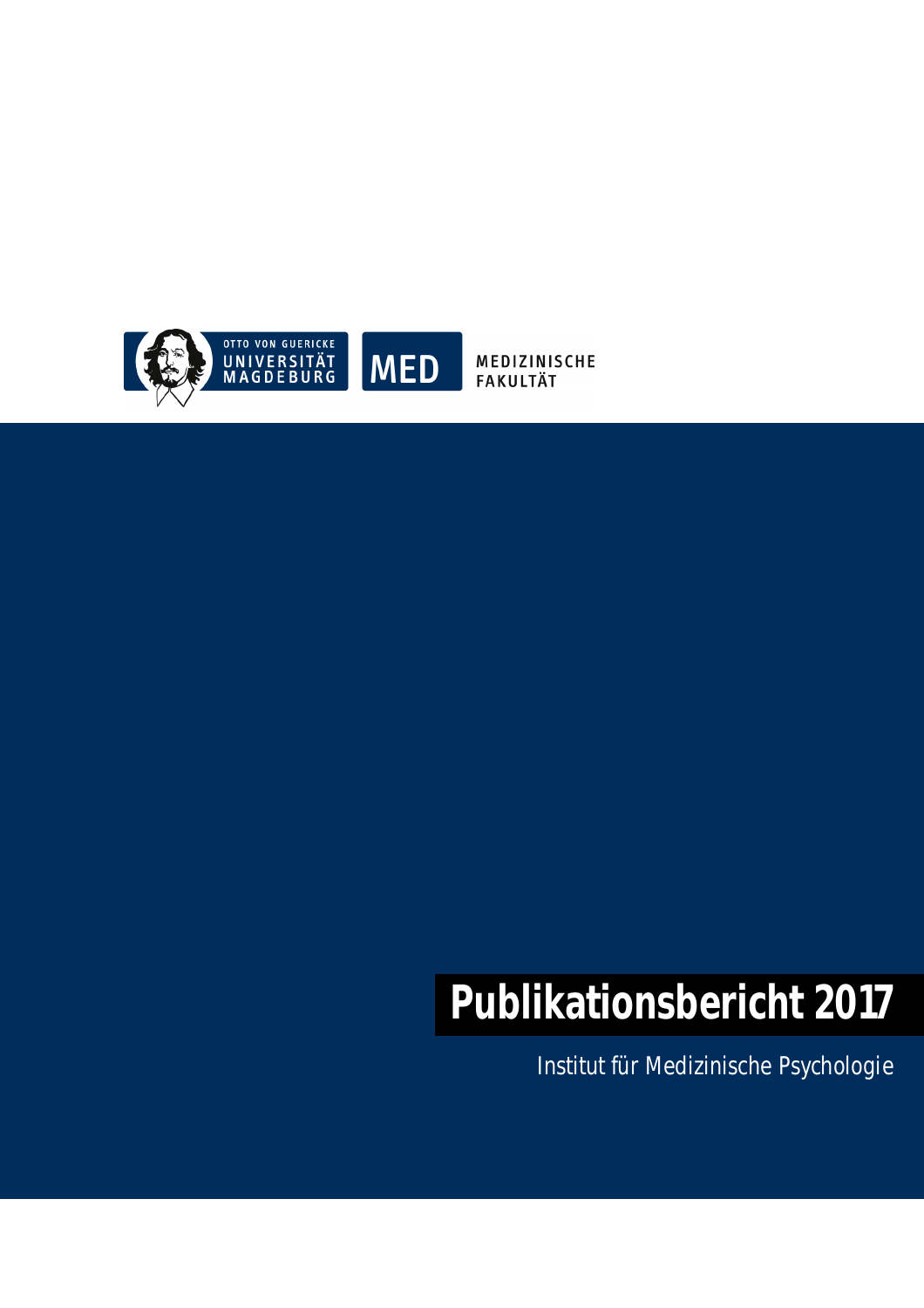# INSTITUT FÜR MEDIZINISCHE PSYCHOLOGIE

Leipziger Straße 44, 39120 Magdeburg Tel. +49 (0)391 67 21800, Fax +49 (0)391 67 21 803 imp@med.ovgu.de

# **1. Leitung**

Prof. Dr. med. habil. B.A. Sabel, Ph.D. (geschäftsführender Leiter)

# **2. Veröffentlichungen**

# *Begutachtete Zeitschriftenaufsätze*

#### **Alber, Raimund; Moser, Hermann; Gall, Carolin; Sabel, Bernhard A.**

Combined transcranial direct current stimulation and vision restoration training in subacute stroke rehabilitation - a pilot study

In: PM&R: the journal of injury, function and rehabilitation: official scientific journal of the American Academy of Physical Medicine and Rehabilitation (AAPM&R) - New York, NY [u.a.]: Elsevier, Bd. 9.2017, 8, S. 787-794; [Imp.fact.: 1,655]

#### **Brösel, Doreen; Sabel, Bernhard A.; Franke, Gabriele H.; Gall, Carolin**

Das 2-Skalen-Modell des National Eye Institute Visual Function Questionnaire (NEI-VFQ) zur Erfassung der sehbezogenen Lebensqualität

In: Klinische Monatsblätter für Augenheilkunde - Stuttgart: Thieme, Bd. 234.2017, 5, S. 719-725; [Imp.fact.: 0,651]

#### **Cao, Rui; Deng, Hongxia; Wu, Zheng; Liu, G.; Guo, Hao; Xiang, Jie**

Decreased synchronization in alcoholics using EEG In: Ingénierie et recherche biomédicale: IRBM - Issy-les-Moulineaux: Elsevier, Bd. 38.2017, 2, S. 63-70; [Imp.fact.: 0,770]

# **Chamoun, Mira; Sergeeva, Elena G.; Henrich-Noack, Petra; Jia, Shaobo; Grigartzik, Lisa; Ma, Jing; You, Qing; Huppé-Gourgues, Frédéric; Sabel, Bernhard A.; Vaucher, Elvire**

Cholinergic potentiation of restoration of visual function after optic nerve damage in rats In: Neural plasticity - New York, NY: Hindawi, 2017, Art. ID 6928489, insges. 10 S.; [Imp.fact.: 3,054]

#### **Engin, Ayse Basak; Nikitovic, Dragana; Neagu, Monica; Henrich-Noack, Petra; Docea, Anca Oana; Štil'man, Michail Isaakovi Golokhvast, Kirill; Tsatsakis, Aristidis M.**

Mechanistic understanding of nanoparticles interactions with extracellular matrix - the cell and immune system In: Particle and fibre toxicology: pft - London: BioMed Central, Bd. 14.2017, Art.-Nr. 22, insges. 16 S.; [Imp.fact.: 8,577]

#### **Gao, Ying; Sabel, Bernhard A.**

Microsaccade dysfunction and adaptation in hemianopia after stroke In: Restorative neurology and neuroscience - Amsterdam: IOS Press, Bd. 35.2017, 4, S. 365-376; [Imp.fact.: 2,526]